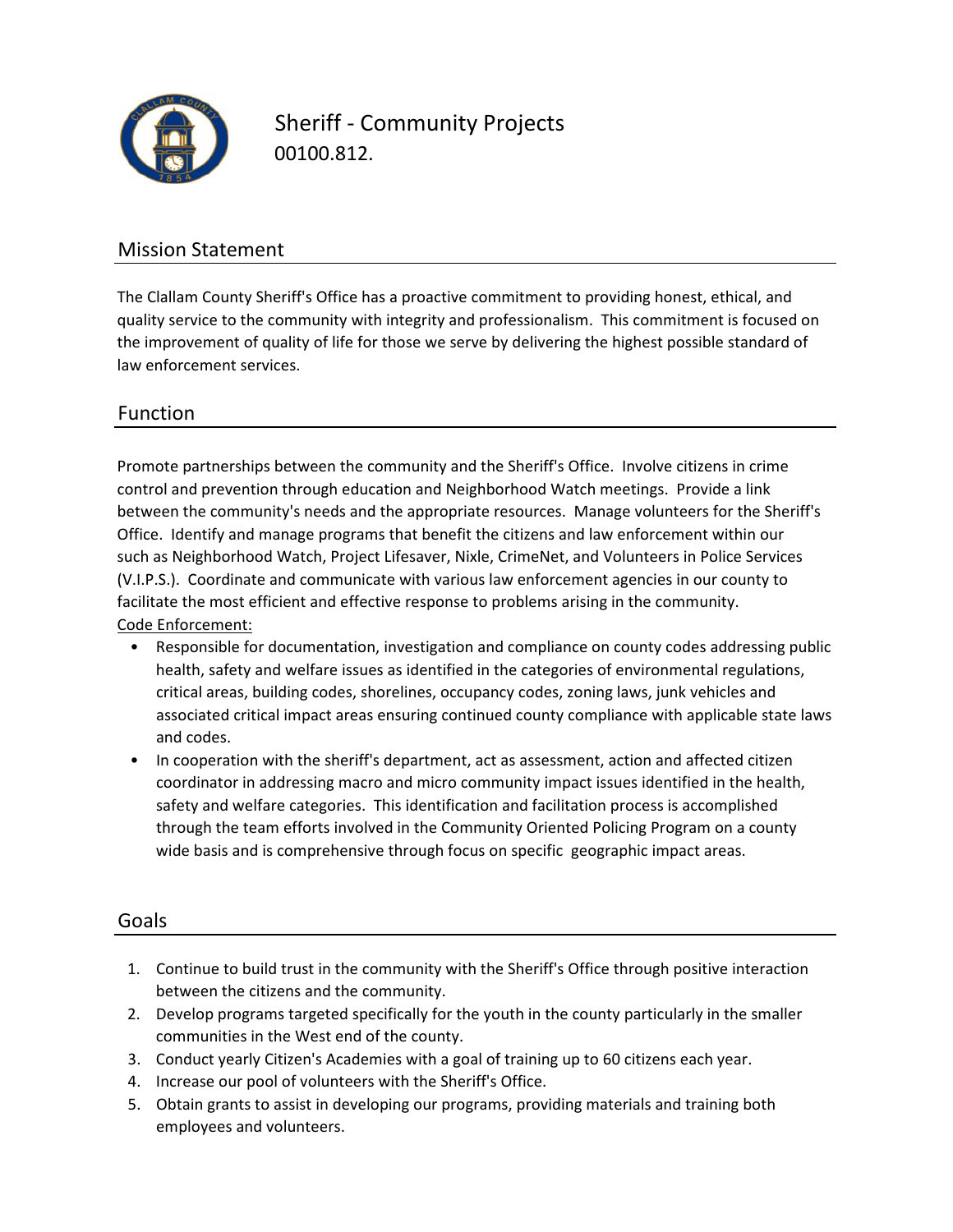- 6. Increase public awareness of the various programs available to assist the citizens of Clallam County.
- 7. Continue to offer Traffic School and DUI Victims Panel sessions to increase awareness of the negative impact of bad driving habits and driving while impaired.
- 8. Preserve the civil and property rights of county citizens and landowners.

# Workload Indicators

|                                               | 2008 Actual | 2009 Actual     | 6/30/10 Actual |
|-----------------------------------------------|-------------|-----------------|----------------|
| <b>DUI Victims Panel attendance</b>           | 222         | 304             | 168            |
| Traffic School attendance                     | 355         | 188             | 61             |
| Volunteer hours donated                       |             | 8,680           | 5,013          |
| Volunteer hours equated to dollar value       |             | \$175,767       | \$101,509      |
| Code Enforcement:                             |             |                 |                |
| Code Enforcement - Requests for Investigation | 458         | 358             | 466            |
| Estimated junk vehicles disposed of           | 1,800       | 500             | 500            |
| Special Deputy Investigators                  | 10I         | 10 <sub>1</sub> | 10             |
| Community Oriented Policing program projects  | 9           | 9               | 10             |

### Grant Funding Sources

- 1 Washington Traffic Safety Commission 1.
- 2. Department of Commerce

#### Revenues

|                                | 2008 Actual | 2009 Actual | 6/30/10 Actual | 2011 Budget |
|--------------------------------|-------------|-------------|----------------|-------------|
| <b>Taxes</b>                   |             |             |                |             |
| Licenses and Permits           |             |             |                |             |
| Intergovernmental Revenues     | 76,786      | 91,713      | 33,322         | 81,188      |
| Charges for Goods and Services |             |             |                |             |
| Fines and Forfeits             | 17,590      | 14,420      | 6,345          | 19,750      |
| Miscellaneous Revenues         | 105         |             |                |             |
| <b>Other Financing Sources</b> |             |             |                |             |
| Transfers In                   |             |             |                |             |
| <b>General Tax Support</b>     | 42,390      | 34,251      | 48,356         | 171,664     |
| Total                          | \$136,871   | \$140,384   | \$88,023       | \$272,602   |

# Expenditures

|                                   | 2008 Actual | 2009 Actual | 6/30/10 Actual | 2011 Budget |
|-----------------------------------|-------------|-------------|----------------|-------------|
| Salaries and Wages                | 77,024      | 76,447      | 40,952         | 184,930     |
| <b>Personnel Benefits</b>         | 21,611      | 25,712      | 14,509         | 59,199      |
| <b>Supplies</b>                   | 6,485       | 5,541       | 8,576          | 17,160      |
| <b>Other Services and Charges</b> | 19,935      | 22,242      | 17,713         | 8,128       |
| Intergovernmental Services        |             |             |                | 35          |